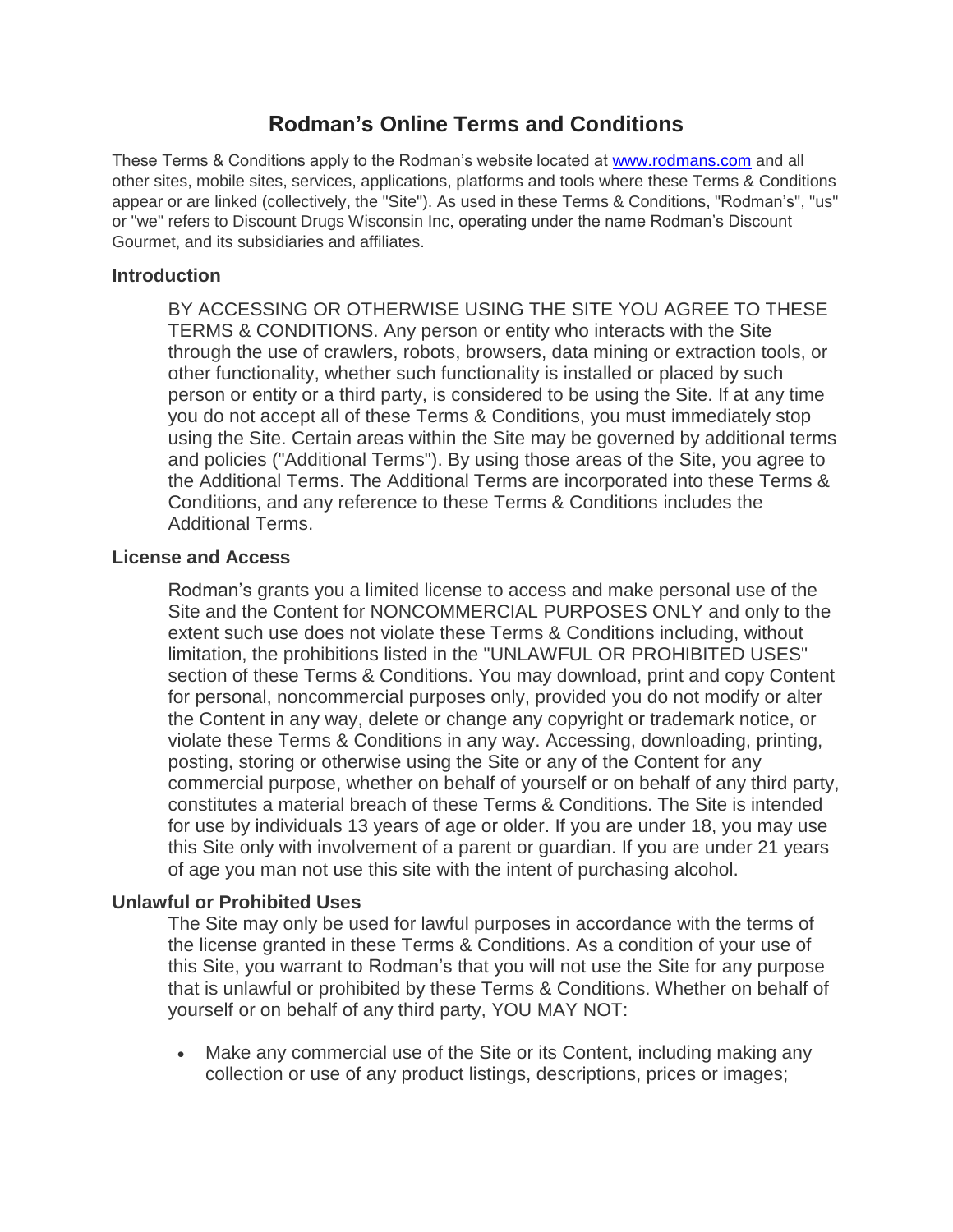- Download, copy or transmit any Content for the benefit of any other merchant;
- Misrepresent the identity of a user, impersonate any person or entity, falsely state or otherwise misrepresent your affiliation with any person or entity in connection with the Site, or express or imply that we endorse any statement you make;
- Use a buying agent to conduct transactions on the Site;
- Conduct fraudulent activities on the Site;
- Violate or attempt to violate the security of the Site, whether in an automated fashion or otherwise, including, without limitation: (i) accessing data not intended for you or logging onto a server or an account that you are (a) not authorized to access or, (b) in the case of a user account, not the registered user of such account; (ii) trying to change the behavior of the Site; (iii) attempting to probe, scan or test the vulnerability of a system or network, or to breach security or authentication measures; (iv) attempting to interfere with service to any user, host or network, including, without limitation, via means of submitting malware to the Site, overloading, "flooding," "spamming," "mailbombing" or "crashing"; (v) forging any header or any part of the header information in any email or posting; or (vi) forging communications on behalf of the Site (impersonating the Rodman's Site) or to the Site (impersonating another user whether such user provided their approval for such action(s) or not);
- Send unsolicited or unauthorized email on behalf of Rodman's, including promotions and/or advertising of products or services;
- Tamper with the Site or use or attempt to use any device, software, routine or data that interferes or attempts to interfere with the working or functionality of the Site or any activity being conducted on the Site;
- Use the Site to defame, abuse, harass, stalk, threaten or otherwise violate the legal rights of others, including others' privacy rights or rights of publicity;
- Harvest or collect personally identifiable information about other users of the Site;
- Restrict or inhibit any other person from using the Site (including, without limitation, by hacking or defacing any portion of the Site);
- Use the Site to advertise or offer to sell or buy any goods or services.
- Reproduce, duplicate, copy, sell, resell or otherwise exploit for any commercial purposes any portion of, use of, or access to the Site;
- Modify, adapt, translate, reverse engineer, decompile or disassemble any portion of the Site; or
- Remove any copyright, trademark or other proprietary rights notice from the Site or materials originating from the Site.

# **Your Account**

You may be required to register with Rodman's in order to access certain services or areas of the Site. With respect to any such registration, we may refuse to grant to you the user name you request. Your user name and password are for your personal use only, and you will not share your user name or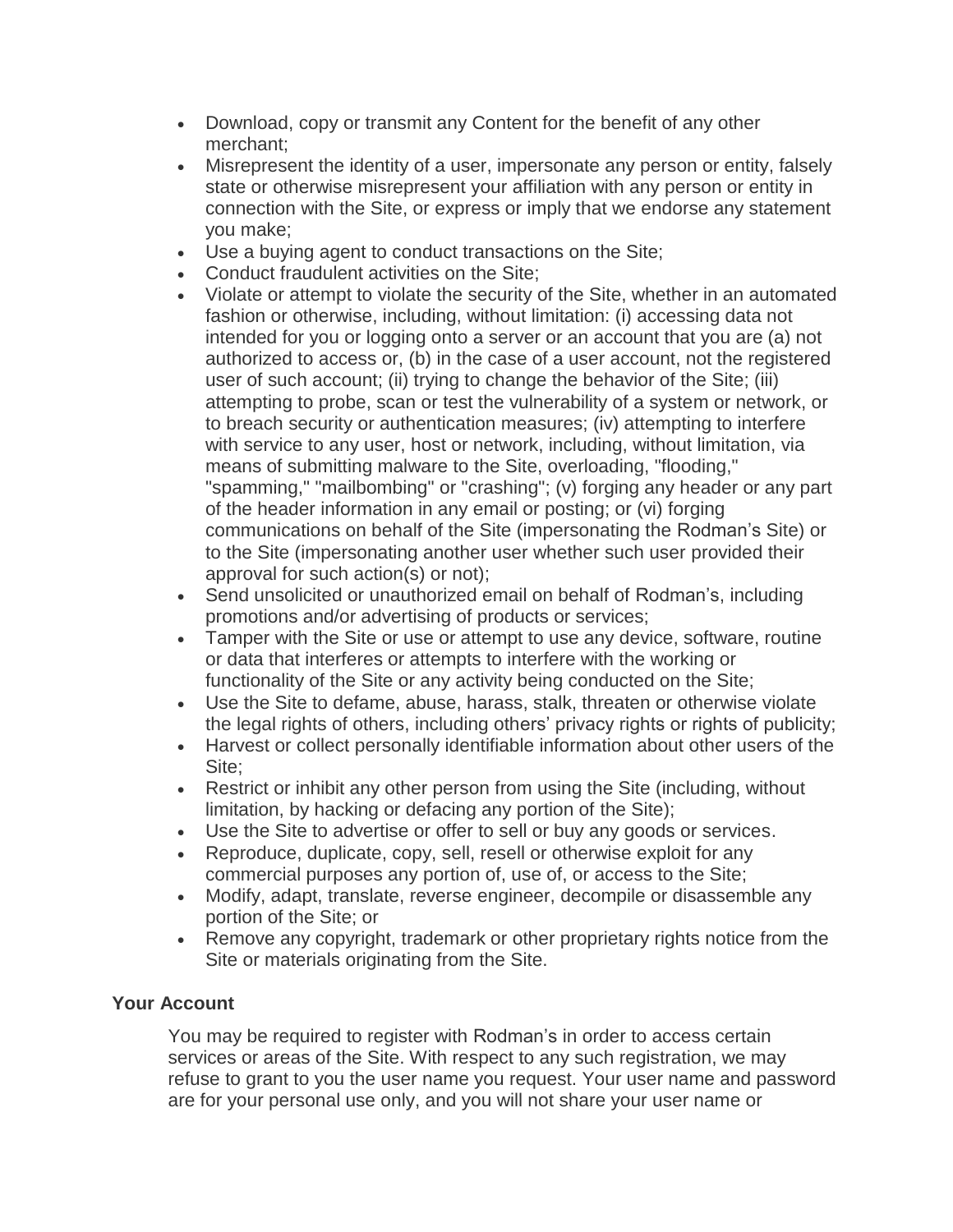password with any individual or third party (other than Rodman's). If you use the Site, you are responsible for maintaining the confidentiality of your account and password and for restricting access to your computer, and you agree to accept responsibility for all activities that occur under your account or password. In addition to all other rights available to Rodman's including those set forth in these Terms & Conditions, Rodman's reserves the right, in its sole discretion, to terminate your account, refuse service to you, or cancel orders.

#### **Modification & Termination**

Rodman's may at any time: (i) modify or discontinue any part of the Site; (ii) charge, modify or waive fees required to use the Site; or (iii) offer opportunities to some or all Site users. Rodman's reserves the right to make changes to these Terms & Conditions at any time, and such changes will be effective immediately upon being posted on the Site. Each time you use the Site, you should review the current Terms & Conditions. You can determine when these Terms & Conditions were last revised by referring to the "LAST UPDATED" legend at the top of these Terms & Conditions. Your continued use of the Site will indicate your acceptance of the current Terms & Conditions; however, any change to these Terms & Conditions after your last usage of the Site will not be applied retroactively. Rodman's reserves the right, without notice and at its sole discretion, to terminate your account or your use of the Site and to block or prevent future access to and use of the Site (i) if you violate any of these Terms & Conditions, (ii) for any other reason or (iii) for no reason. Upon any such termination, your right to use the Site will immediately cease.

You agree that we shall not be liable to you or any third party for any termination of your access to the Site. Upon termination, all provisions of these Terms & Conditions which are by their nature intended to survive termination, all representations and warranties, all limitations of liability and all indemnities shall survive such termination.

### **Order Pickup and Drive Up**

Products offered on the Site are available for pickup in stores or through our curbside pick-up service. Not all items are available for this service in all stores. Once your order is ready for pickup, you will be notified and charged for such item(s). We will notify you in the event that an item is unavailable at that store. If someone else will be picking up your order, you must designate him/her as an alternate pickup person in your special notes when ordering. When picking up your curbside pick-up order, you will need your mobile phone to present the barcode associated with your order and sign for your order. When picking up your order Rodman's reserves the right to request a valid government issued ID for confirmation.

If you don't pick up your order, your order will be canceled after the third contact attempt and you will be issued a refund for the items for which you were charged.

Rodman's reserves the right to limit the quantity of items ordered for pickup as well as the days of the year and daily hours that this service is offered.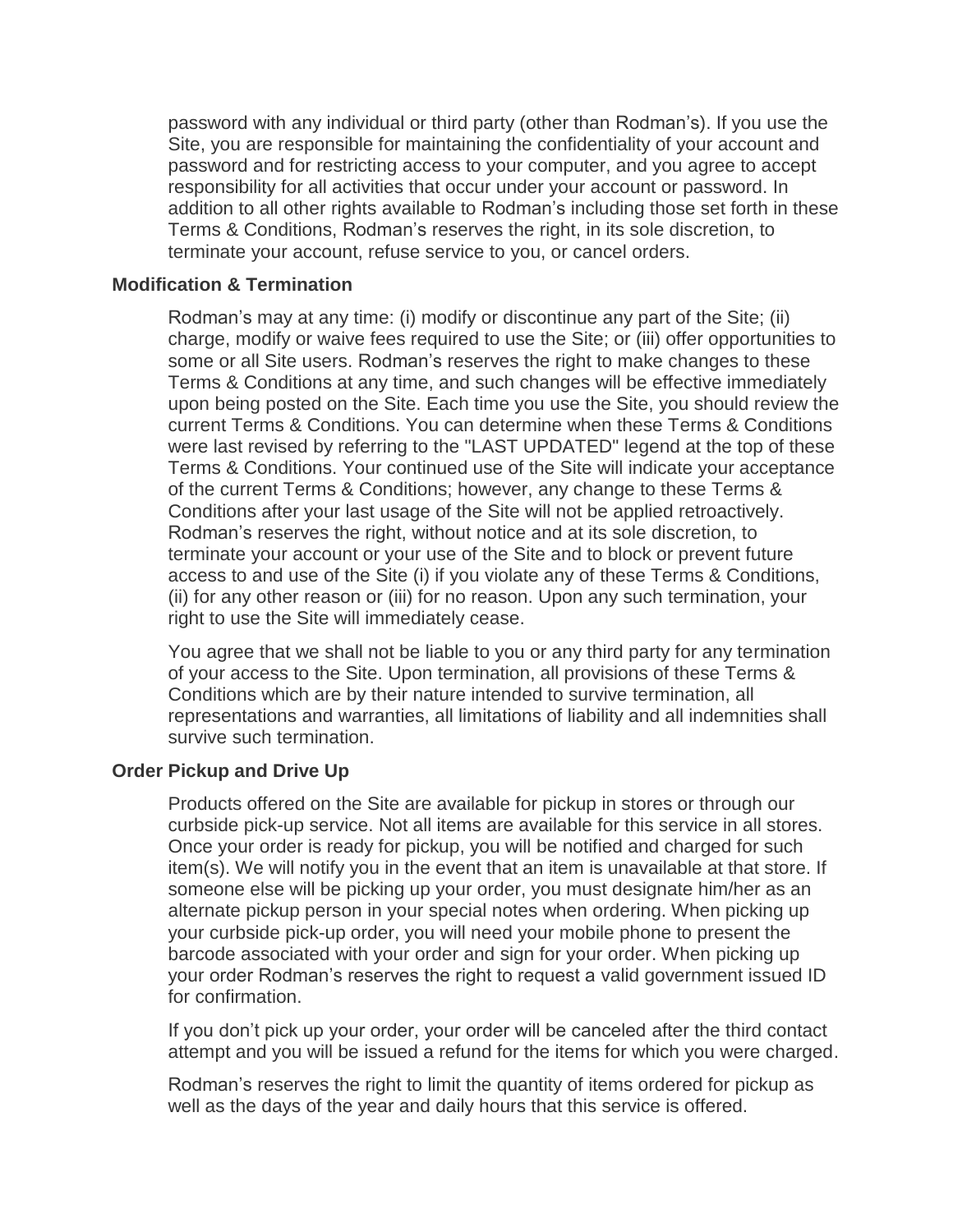#### **User Transactions**

If you wish to purchase any product or service made available through the Site, you may be asked to supply certain information relevant to your Transaction including, without limitation, information about your method of payment (such as your payment card number, expiration date, and security code), your billing address, and your shipping information. YOU REPRESENT AND WARRANT THAT YOU HAVE THE LEGAL RIGHT TO USE ANY PAYMENT CARD(S) OR OTHER PAYMENT METHOD(S) UTILIZED IN CONNECTION WITH ANY TRANSACTION. By submitting such information, you grant to Rodman's the right to provide such information to third parties for purposes of facilitating the completion of Transactions initiated by you or on your behalf. Verification of information may be required prior to the acknowledgment or completion of any Transaction.

For orders placed through the Site, Rodman's will temporarily authorize your payment card for your order amount plus an additional amount to allow for substitutions and special requests related to order. You will only be charged for the items you receive. The final total will be shown in your account and provided via receipt or email after pickup of your order.

All descriptions, images, references, features, content, specifications, products and prices of products and services described or depicted on the Site are subject to change at any time without notice. Certain weights, measures, and other descriptions are approximate and are provided for convenience purposes only. The inclusion of any products or services on the Site does not imply or warrant that these products or services will be available. It is your responsibility to ascertain and obey all applicable local, state, federal, and international laws (including minimum age requirements) in regard to the receipt, possession, use, and sale of any item purchased from this Site. By placing an order, you represent that the products ordered will be used only in a lawful manner. All DVDs and similar products sold are for private, non-public, home use (where no admission fee is charged) and may not be duplicated. Rodman's reserves the right, with or without prior notice, to do any one or more of the following: (i) limit the available quantity of or discontinue any product or service; (ii) impose conditions on the honoring of any coupon, coupon code, promotional code, or other similar promotion; (iii) bar any user from making or completing any or all Transaction(s); and (iv) refuse to provide any user with any product or service. You agree to pay all charges that may be incurred by you or on your behalf through the Site, at the price(s) in effect when such charges are incurred including, without limitation, all shipping and handling charges. In addition, you remain responsible for any taxes that may be applicable to your Transactions. You are responsible for the payment of all goods given in error not returned to store in acceptable condition. Rodman's reserves the right to deny any product for return that has been tampered with.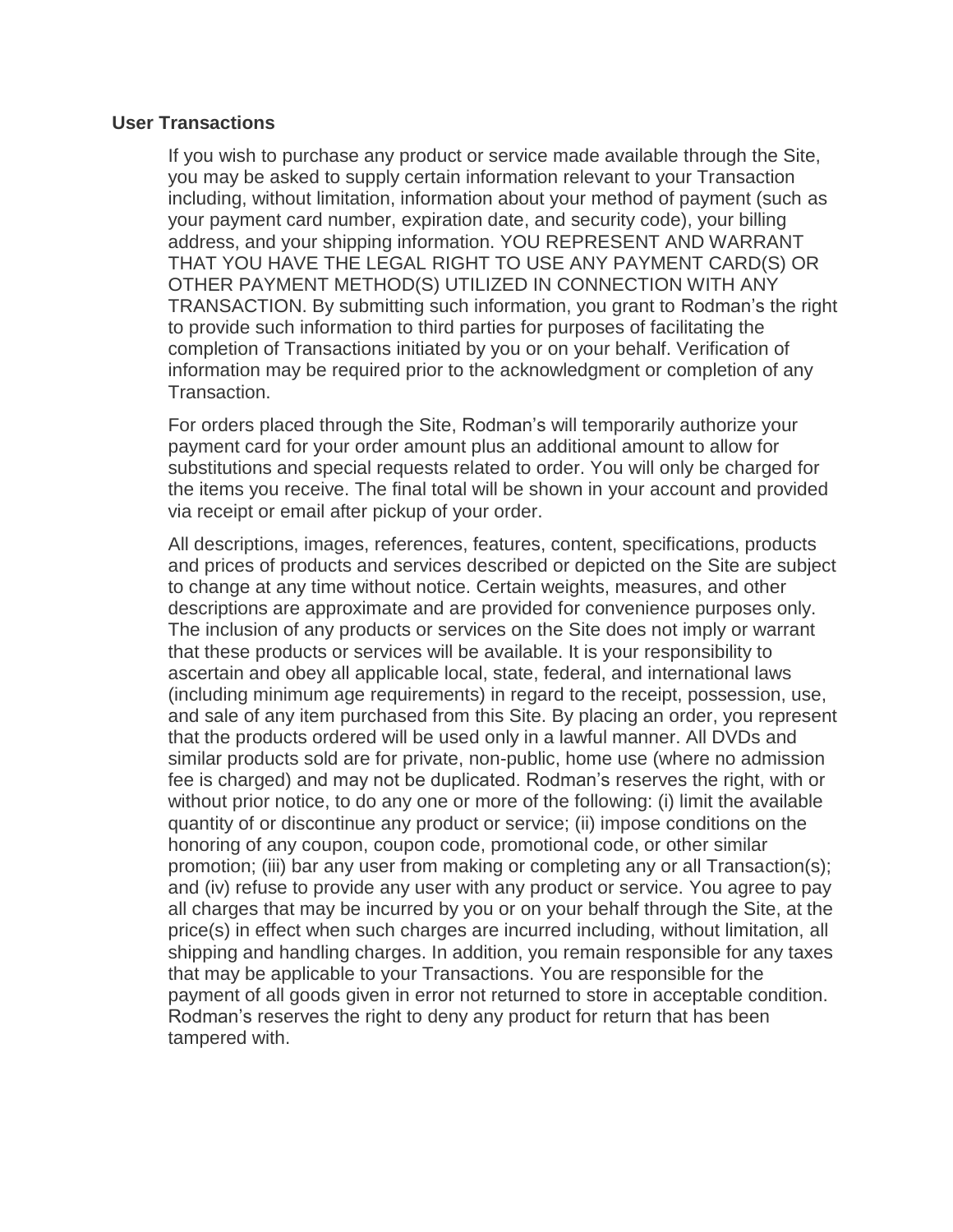Rodman's may call or text by telephone regarding your account, orders, or your Transactions. You agree that we may make such calls or texts to a mobile telephone or other similar device.

### **Limitations on Quantity**

Rodman's does not offer additional discounts on large orders of a single item or on large orders of many individual items. In addition, we reserve the right to limit quantities on orders placed by the same account, on orders placed by the same method of payment, and on orders that use the same billing or shipping address. We will notify you if such limits are applied.

### **Colors**

Rodman's strives to display as accurately as possible the colors of the products shown on the Site; however, Rodman's cannot and does not guarantee that your monitor's display of any color will be accurate.

### **Availability, Errors & Inaccuracies**

If an item is out of stock, Rodman's may call you to request a substitution preference. If you do not reply Rodman's is not responsible for the products not included in the order.

Rodman's acknowledgement of an order means that your order request has been received; it does not mean that your order has been accepted or that the price or availability of an item has been confirmed. Rodman's makes a conscientious effort to describe and display its products and services accurately on the Site. Despite these efforts, a small number of items on the Site may be mispriced, described inaccurately or unavailable, and we may experience delays in updating information on the Site and in our advertising on other sites. As a result, we cannot and do not guarantee the accuracy or completeness of any information, including prices, product images, specifications, availability and services. Rodman's reserve the right to change or update information and to correct errors, inaccuracies or omissions at any time without prior notice. We apologize for any inconvenience.

#### **Text Messages**

Your carrier's standard message rates will apply to your entry or submission message, Rodman's confirmation, and all subsequent text messages. Other charges may apply. All charges are billed by and payable to your mobile service provider.

Rodman's will not be liable for any delays in the receipt of any text messages. Delivery is subject to effective transmission from your network operator.

Data obtained from you in connection with this text messaging service may include your mobile phone number, your carrier's name, and the date time and content of your messages and other information you provide to Rodman's as part of this service. Rodman's may use this information to contact you and provide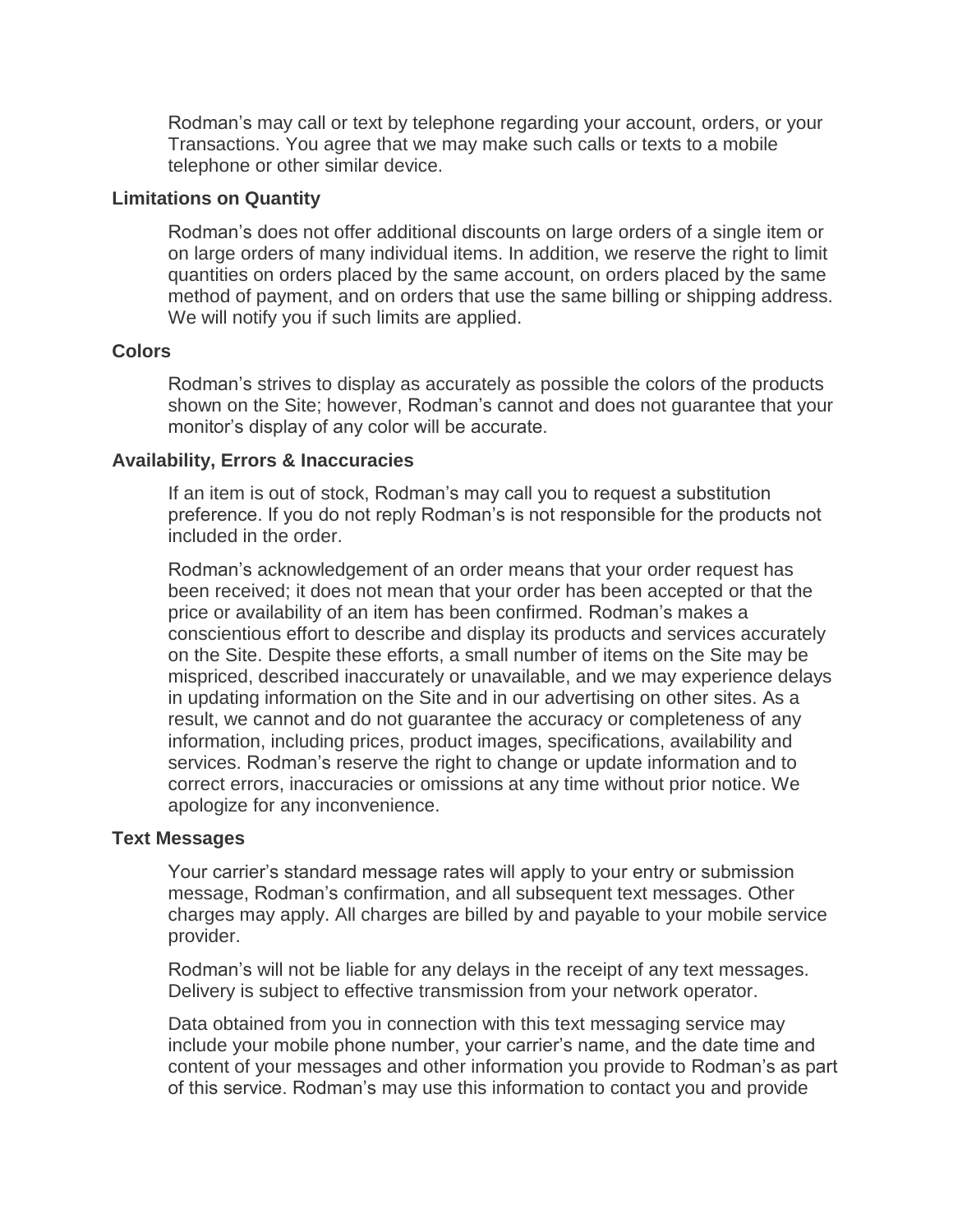services you request from Rodman's. Rodman's may also use this information as described in the subscription list you've enrolled in. Rodman's may use an automatic dialing system to deliver text messages to you.

### **Mobile Application Users**

The following provisions apply to users of Rodman's mobile applications (each, an "Application"):

#### **Links to Third-Parties' Websites**

The Site may contain links and interactive functionality interacting with the websites of third parties, including social sites and product manufacturers' sites. Rodman's is not responsible for and has no liability for the functionality, actions, inactions, privacy settings, privacy policies, terms, or content of any such website. Before enabling any sharing functions of the Site to communicate with any such website or otherwise visiting any such website, Rodman's strongly recommends that you review and understand the terms and conditions, privacy policies, settings, and information-sharing functions of each such third-party website. The links and interactive functionality for third-party sites on the Site do not constitute an endorsement by Rodman's of such third-party sites. Other sites may link to the Site with or without our authorization, and we may block any links to or from the Site. YOUR USE OF THIRD-PARTY WEBSITES AND RESOURCES IS AT YOUR OWN RISK.

#### **Disclaimers of Warranties**

Rodman's cannot and does not represent or warrant that the Site or its server will be error-free, uninterrupted, free from unauthorized access (including third-party hackers or denial of service attacks), or otherwise meet your requirements.

CERTAIN PROVIDERS OF PRODUCTS MAY SEPARATELY PROVIDE LIMITED REPRESENTATIONS AND/OR WARRANTIES REGARDING THEIR PRODUCTS. THIS DISCLAIMER DOES NOT APPLY TO SUCH PRODUCT WARRANTIES.

RODMAN'S DOES NOT REPRESENT OR WARRANT THAT THE NUTRITION, INGREDIENT, ALLERGEN, AND OTHER PRODUCT INFORMATION ON OUR SITE IS ACCURATE OR COMPLETE SINCE THIS INFORMATION IS PROVIDED BY THE PRODUCT MANUFACTURERS OR SUPPLIERS AND ON OCCASION MANUFACTURERS MAY MODIFY THEIR PRODUCTS AND UPDATE THEIR LABELS. WE RECOMMEND THAT YOU DO NOT RELY SOLELY ON THE INFORMATION PRESENTED ON OUR SITE AND THAT YOU CONSULT THE PRODUCT'S LABEL OR CONTACT THE MANUFACTURER DIRECTLY IF YOU HAVE A SPECIFIC DIETARY CONCERN OR QUESTION ABOUT A PRODUCT.

On the Site, we may display names, products, advertisements, or links to thirdparty sites. If you decide to link to any such third-party sites, you do so entirely at your own risk.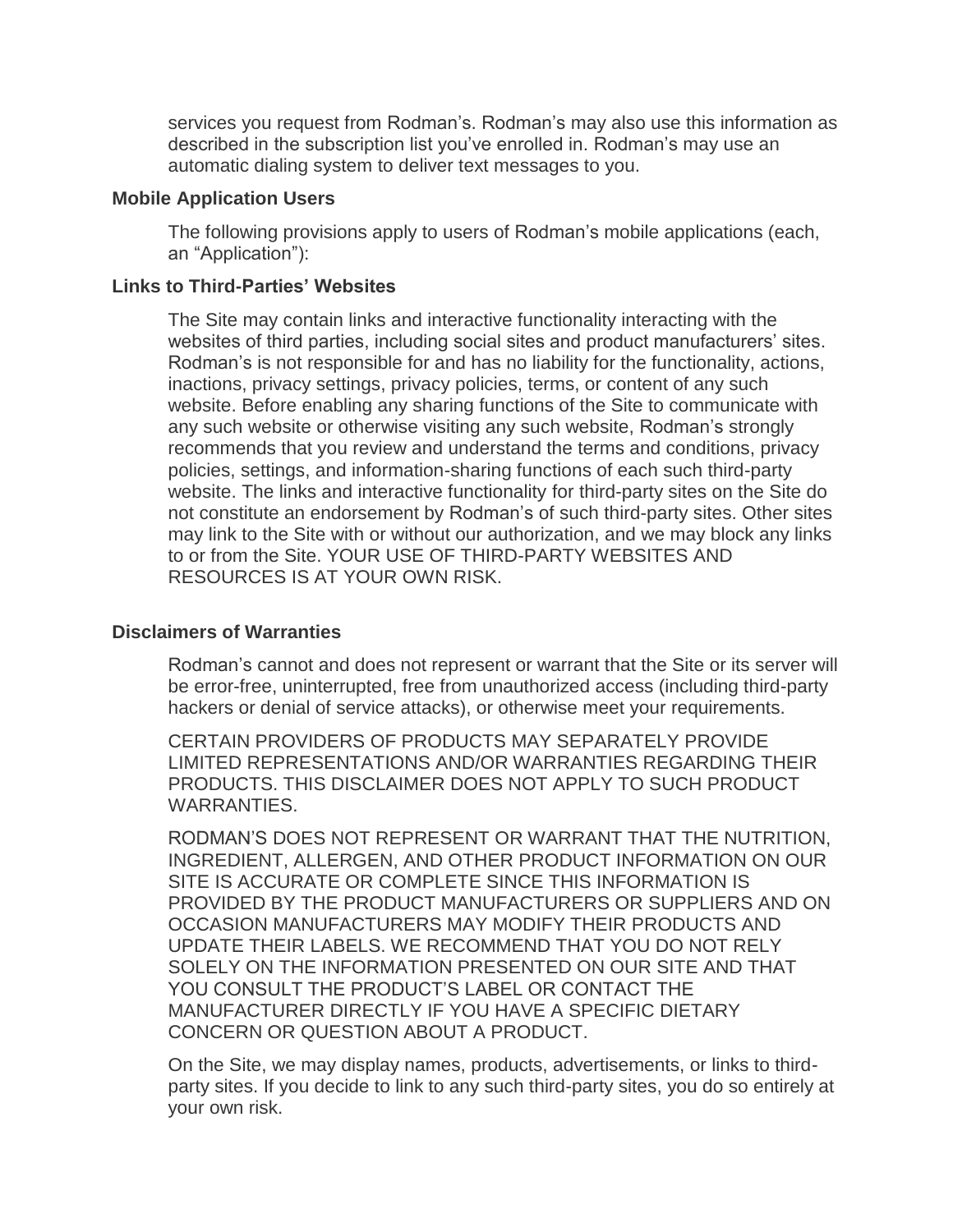### **Limitation of Liability**

UNDER NO CIRCUMSTANCES SHALL RODMAN'S OR ITS EMPLOYEES, DIRECTORS, OFFICERS OR AGENTS BE LIABLE FOR ANY DIRECT OR INDIRECT LOSSES OR DAMAGES ARISING OUT OF OR IN CONNECTION WITH YOUR USE OF OR INABILITY TO USE THE SITE. THIS IS A COMPREHENSIVE LIMITATION OF LIABILITY THAT APPLIES TO ALL LOSSES AND DAMAGES OF ANY KIND (WHETHER GENERAL, SPECIAL, CONSEQUENTIAL, INCIDENTAL, EXEMPLARY OR OTHERWISE, INCLUDING, WITHOUT LIMITATION, LOSS OF DATA, INCOME OR PROFITS), WHETHER IN CONTRACT OR TORT, EVEN IF RODMAN'S HAS BEEN ADVISED OF OR SHOULD HAVE KNOWN OF THE POSSIBILITY OF SUCH DAMAGES. IF YOU ARE DISSATISFIED WITH THE SITE, ANY CONTENT ON THE SITE, OR THESE TERMS & CONDITIONS, YOUR SOLE AND EXCLUSIVE REMEDY IS TO DISCONTINUE USING THE SITE. YOU ACKNOWLEDGE, BY YOUR USE OF THE SITE, THAT YOUR USE OF THE SITE IS AT YOUR SOLE RISK.

EACH PROVISION OF THESE TERMS & CONDITIONS THAT PROVIDES FOR A LIMITATION OF LIABILITY, DISCLAIMER OF WARRANTIES, OR EXCLUSION OF DAMAGES IS TO ALLOCATE THE RISKS UNDER THE AGREEMENT BETWEEN YOU AND RODMAN'S. THIS ALLOCATION IS AN ESSENTIAL ELEMENT OF THE BASIS OF THE BARGAIN BETWEEN YOU AND RODMAN'S. THE LIMITATIONS IN THIS SECTION WILL APPLY EVEN IF ANY LIMITED REMEDY FAILS OF ITS ESSENTIAL PURPOSE(S).

### **Indemnification & Defense**

As a condition of the use of the Site, you agree to defend, indemnify and hold harmless Rodman's and its respective employees, directors, officers, agents, vendors and suppliers from and against any liabilities, losses, investigations, inquiries, claims, suits, damages, costs and expenses (including, without limitation, reasonable attorneys' fees and expenses) (each, a "Claim") arising out of or otherwise relating to Claims alleging facts that if true would constitute a breach by you of these Terms & Conditions, or any User Content submitted by you.

#### **Notices & Electronic Communications**

Except as explicitly stated otherwise, any notices you send to Rodman's shall be sent by mail to Rodman's Discount Gourmet, 5100 Wisconsin Avenue NW, Washington, D.C. 20016. In the case of notices Rodman's sends to you, you consent to receive notices and other communications by Rodman's posting notices on the Site, sending you an email at the email address listed in your profile in your account, or mailing a notice to you at your billing address listed in your profile in your account. You agree that all agreements, notices, disclosures and other communications that Rodman's provides to you in accordance with the prior sentence satisfy any legal requirement that such communications be in writing. Notice shall be deemed given (i) 24 hours after the notice is posted on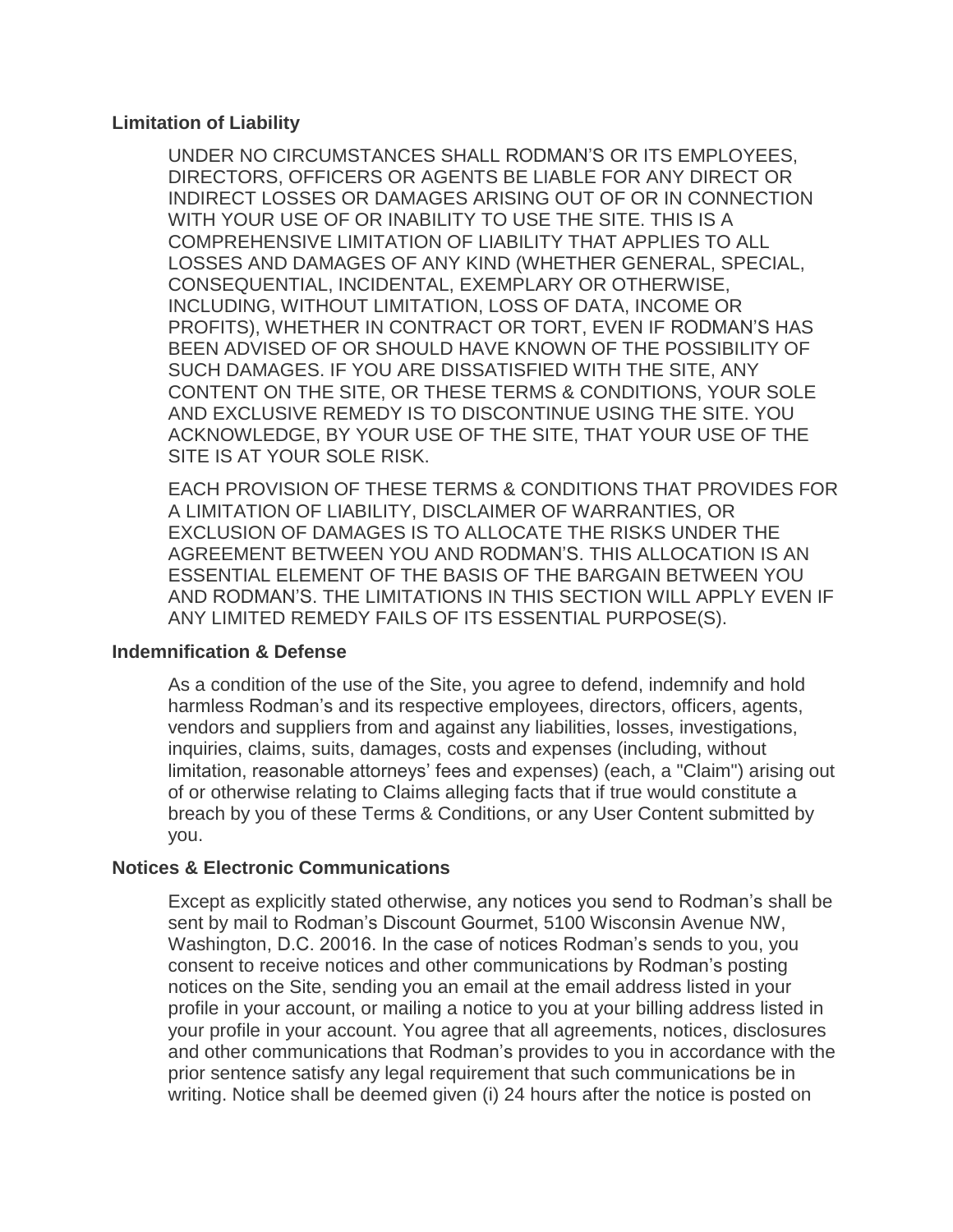the Site or an electronic message is sent, unless the sending party is notified that the message did not reach the recipient, or (ii) in the case of mailing, three days after the date of mailing. You agree that a printed version of these Terms & Conditions and/or any notice given in electronic form shall be admissible in judicial or administrative proceedings based upon or relating to these Terms & Conditions to the same extent and subject to the same conditions as other business documents and records originally generated and maintained in printed form.

### **Arbitration Agreement**

**Please read this section carefully. Except as the Terms & Conditions otherwise provide, you waive your rights to try any claim in court before a judge or jury and to bring or participate in any class, collective, or other representative action.**

# **Agreement to Binding Arbitration**

You and Rodman's agree that in the event of any claim, dispute, or controversy (whether in contract, tort, statute, or otherwise) arising out of, relating to, or connected in any way with (1) the site or (2) the breach, enforcement, interpretation, application, or validity of these Terms & Conditions, such claim, dispute or controversy will be resolved exclusively by final and binding arbitration, except as otherwise set forth in these Terms & Conditions (the "Arbitration Agreement").

# **Exceptions to Arbitration**

Notwithstanding the foregoing, in lieu of arbitration: (1) either you or Rodman's can bring an individual claim in small claims court in the United States of America consistent with any applicable jurisdictional and monetary limits that may apply, provided that it is brought and maintained as an individual claim; and (2) you agree that you or Rodman's may bring suit in court to enjoin infringement or other misuse of intellectual property rights.

# **Jury Trial & Class Action Waiver**

Except as the Terms & Conditions otherwise provide, you and Rodman's acknowledge and agree that you are each waiving the right to a trial by jury. The parties further agree that any arbitration shall be conducted in their individual capacities and not as a class action or other representative action, and the parties expressly waive their right to file a class action or seek relief on a class basis. You and Rodman's may not be plaintiffs or class members in any purported class, collective, or representative proceeding, and may each bring claims against the other only in your or its individual capacity. The arbitrator may award declaratory or injunctive relief only on an individual basis and only to the extent necessary to provide relief warranted by the individual claim.

If any court or arbitrator determines that any term in the immediately preceding paragraph is unenforceable for any reason as to any claim, then the Arbitration Agreement will be inapplicable to that claim, and that claim will instead proceed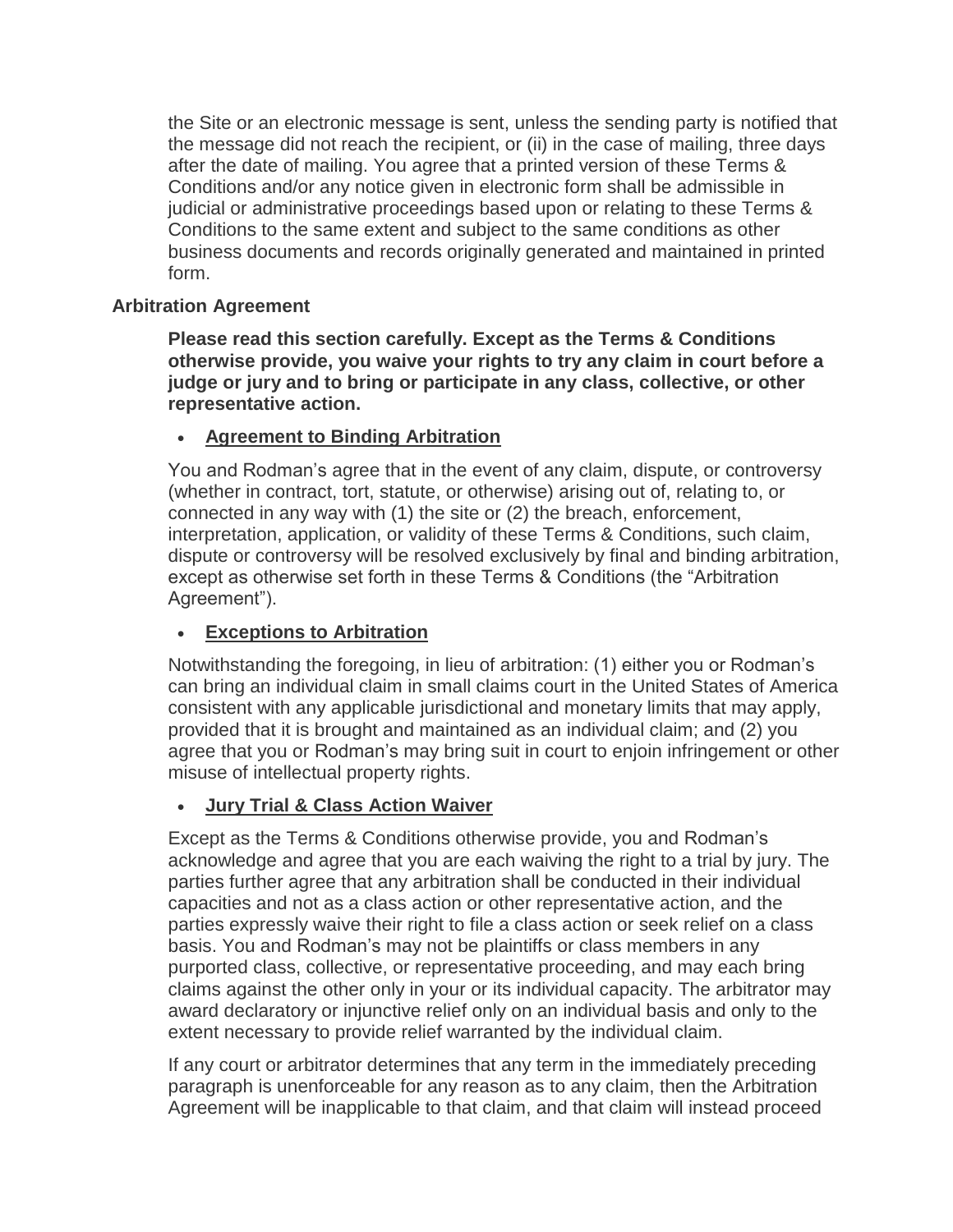through litigation in court rather than by arbitration, but only after the conclusion of the arbitration of any claim or dispute that is subject to the Arbitration Agreement.

# **Governing Law & Arbitration Rules**

The Arbitration Agreement evidences a transaction in interstate commerce and thus the Federal Arbitration Act, 9 U.S.C. § 1 et seq. ("FAA"), will govern the interpretation and enforcement of this section. If the FAA is found not to apply to any issue that arises under this section or the enforcement of the Arbitration Agreement, then that issue shall be resolved under the laws of the State of Minnesota.

The arbitration will be conducted under the then current and applicable rules of the American Arbitration Association ("AAA"). The AAA rules are available online at [www.adr.org](http://www.adr.org/) or by calling the AAA at 1-800-778-7879.

# **Initiating Arbitration**

If you intend to seek arbitration you must first send a written notice ("Notice"), by first class or certified mail to Rodman's Discount Gourmet, 5100 Wisconsin Avenue NW, Washington, D.C. 20016. If Rodman's intends to seek arbitration, Rodman's will send a Notice to the current billing address on your account. The Notice must describe the nature and basis of the claim and the specific relief sought. If the parties cannot reach an agreement within 30 days from the receipt of the Notice, either party may initiate arbitration proceedings.

# **Location & Procedure**

If your claim is for \$10,000 (US Dollars) or less, you may choose to have arbitration conducted solely on the basis of documents submitted to the arbitrator, via a telephone hearing, by an in-person hearing in the county of your residence, or as otherwise mutually agreed to by the parties. If your claim exceeds \$10,000 (US Dollars), the location of the arbitration and the parties' right to a hearing will be determined in accordance with the rules of the AAA.

# **Arbitrator's Decision**

The arbitrator's award shall be written, and binding on the parties and may be entered as a judgment in any court of competent jurisdiction. If you prevail in arbitration you will be entitled to an award of attorneys' fees and expenses, to the extent provided under applicable law. Rodman's waives its right to seek attorneys' fees and costs in arbitration.

# **Choice of Law, Forum Selection, & Jury Waiver**

Except as set forth in the Arbitration Agreement section above, all matters relating to your access to or use of the site and all matters arising out of or related to these Terms & Conditions, will be governed by the applicable laws of the United States of America. Unless you and Rodman's agree otherwise, in the event that it is determined or these Terms & Conditions provide that a claim